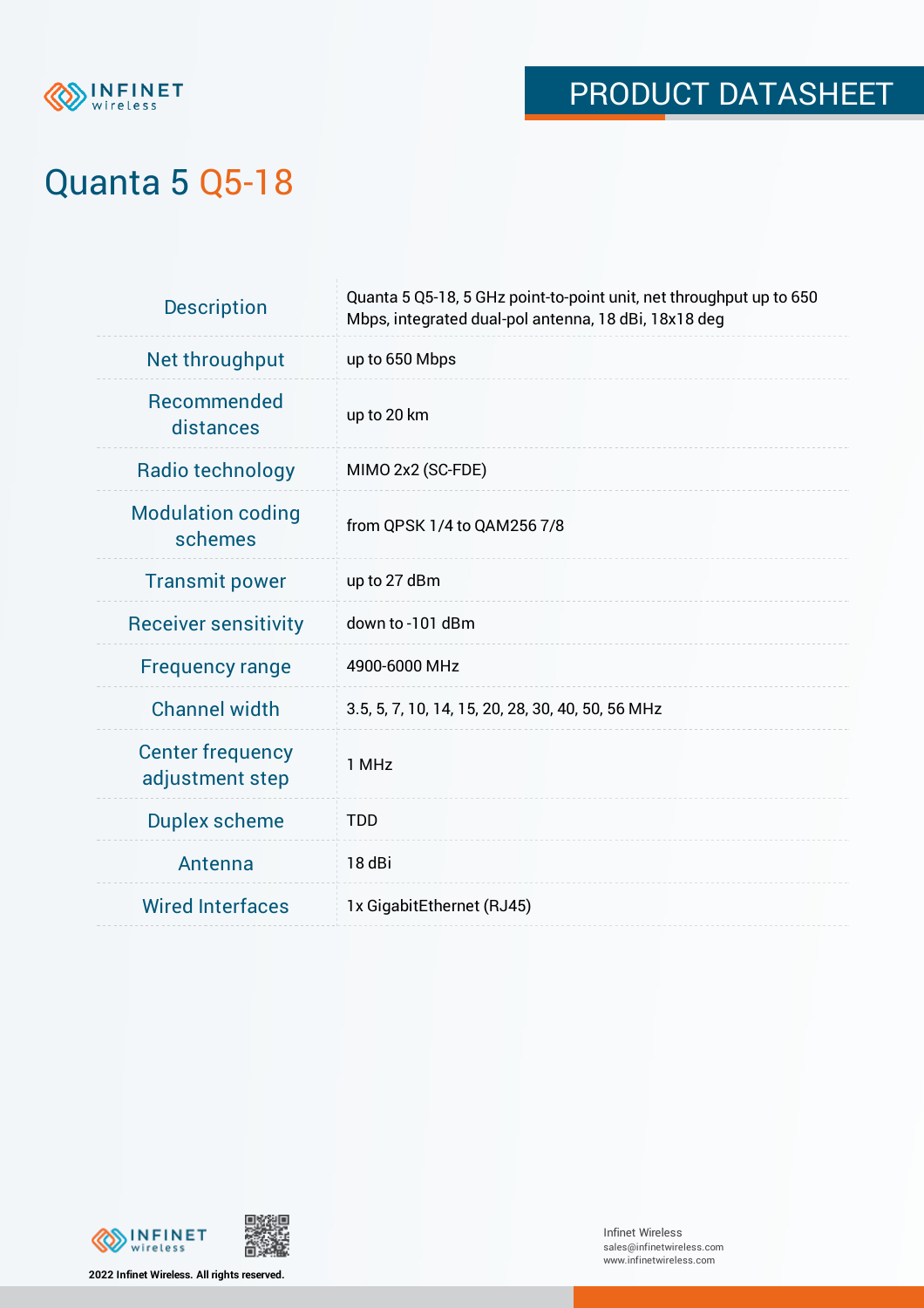

## PRODUCT DATASHEET

## Quanta 5 Q5-18

| Consumption                | up to 15 W                                                                                                                                                                                                                                                                                                                                                                                                                                      |
|----------------------------|-------------------------------------------------------------------------------------------------------------------------------------------------------------------------------------------------------------------------------------------------------------------------------------------------------------------------------------------------------------------------------------------------------------------------------------------------|
| <b>Power options</b>       | 90-240 VAC $\sim$ @ 50/60 Hz, ±4356 VDC                                                                                                                                                                                                                                                                                                                                                                                                         |
| <b>Outdoor Unit (ODU)</b>  | 188 x 188 x 45 mm, 1.3 kg                                                                                                                                                                                                                                                                                                                                                                                                                       |
|                            |                                                                                                                                                                                                                                                                                                                                                                                                                                                 |
| <b>Part Number Example</b> | Q5-18/05111                                                                                                                                                                                                                                                                                                                                                                                                                                     |
| <b>Packing List</b>        | - Outdoor unit Q5-18 - 1 pcs.<br>- Power Supply IDU-CPE-G(24W) - 1 pcs.<br>- Power Cord - 1 pcs.<br>- Cable Gland - 1 pcs.<br>- Standard RJ-45 connector - 1 pcs.<br>- Shielded RJ-45 connector - 1 pcs.<br>$-$ RJ-45 Plug Cap - 1 pcs.<br>$-$ Nut M6 DIN 934 A4 - 2 pcs.<br>$-$ Washer 6 DIN 125 A4 - 2 pcs.<br>- Washer 6 DIN 127 A4 - 2 pcs.<br>- Threaded rod M6x90 DIN976 A4 - 2 pcs.<br>- Bracer - 1 pcs.<br>- Quick Start Guide - 1 pcs. |





Infinet Wireless sales@infinetwireless.com www.infinetwireless.com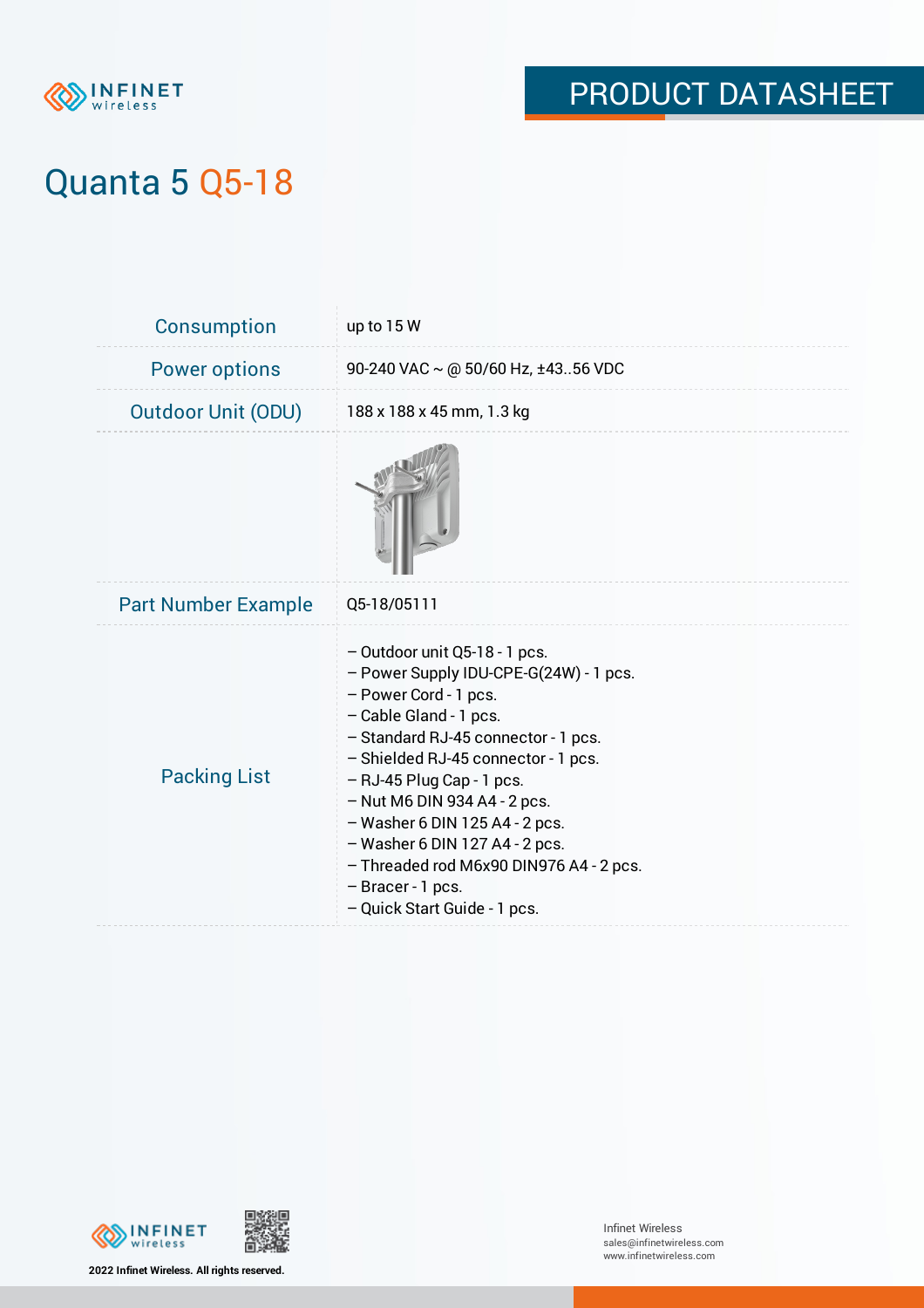

### PRODUCT DATASHEET

# Quanta 5 Q5-18

### Features

### **RADIO**

#### **DFS**

- ETSI/FCC, including radar detection (including off-channel CAC) and adaptivity
- Þ **Instant DFS**
	- background spectrum monitoring by both Master and Slave terminal units
	- seamless channel change
- **Automatic Bitrate Control** Þ
- Þ **Automatic Transmit Power Control**
- Þ **Channel Time Adjustment**

#### **NETWORKING**

- × **Built-in full-fledged L2 switch supporting**
- Þ **Transparent L2 transport for Ethernet traffic of any type**

### **MANAGEMENT FEATURES**

- **Various Management Protocols: HTTP, SSH, HTTPS, Telnet, SNMP v1/2c/3 (MIB-II and proprietary MIBs)**
- **Graphical User Interface**
- **LED Indication: power status, wireless and wired link status, signal level**
- **Antenna alignment tool**
- ٠ **Automatic software update**
- **Online monitoring with proprietary EMS InfiMONITOR**

### **QUALITY-OF-SERVICE**

- **8 priority queues**
- **IEEE 802.1p support**
- **IP DiffServ support**



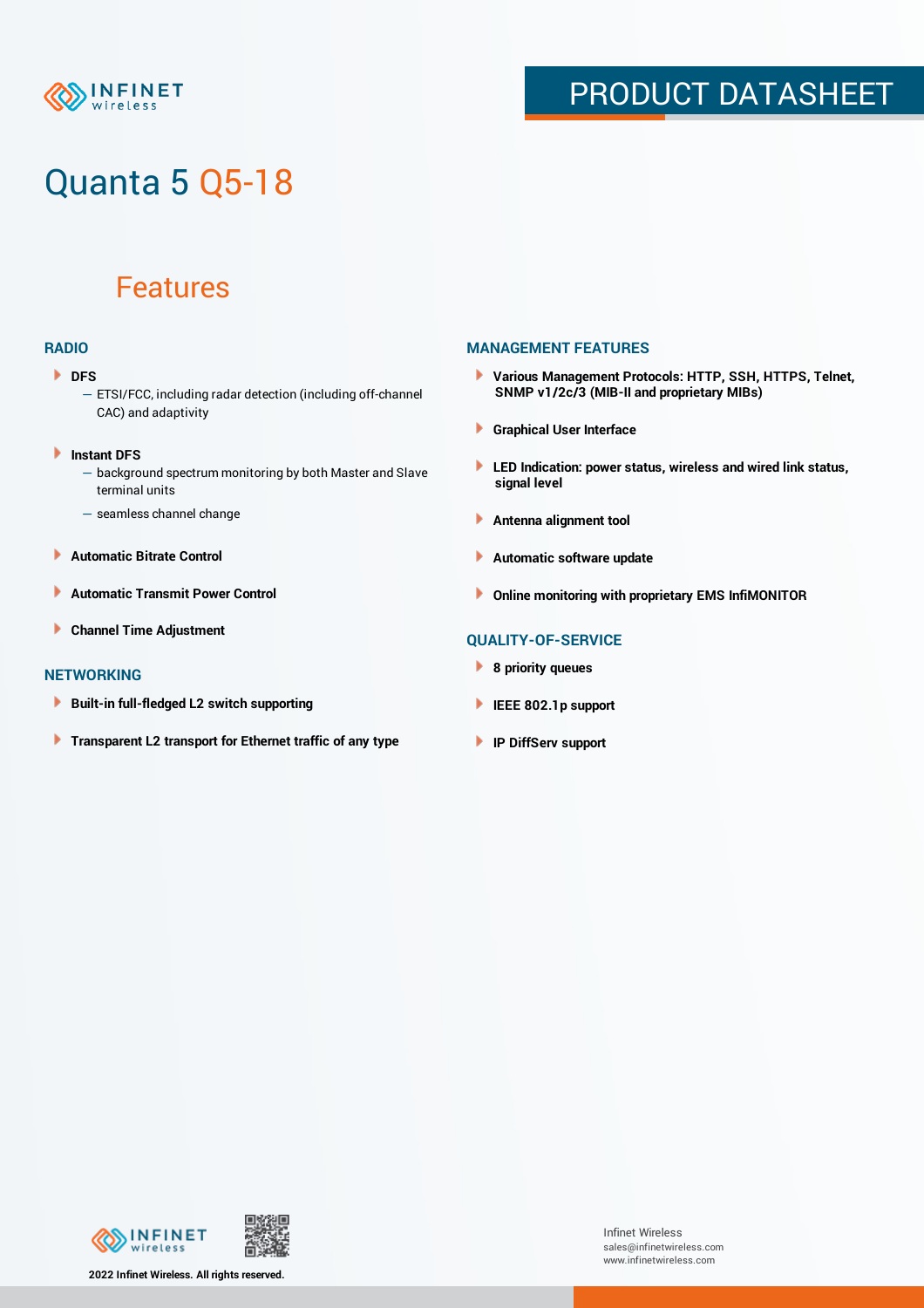### **NFINET** reless

## PRODUCT DATASHEET

# Quanta 5 Q5-18

### Features

### **ENVIRONMENTAL**

- **Outdoor Units:**
	- operating temperature range –40..+60 °С, 100% humidity, condensing
	- IP66/IP67 compliant water and dust protection
- **Indoor Unit: 0..+40 °C, 95% humidity, non-condensing**

### **SECURITY FEATURES**

- **Storm/flood protection**
- **Password protection** Þ
- × **Secure command-line access via SSH protocol**

### **MAC**

**VLAN, 802.1ad DVLAN Q-in-Q (pending), 802.1Q (pending)**

### **STANDARD COMPLIANCE**

#### **Safety:**

- EN/IEC 62368-1:2014, UL 62368-1:2014
- **Radio:** — EN 301 893 v.2.1.1, EN 302 502, v.2.1.1, FCC part 15.407
- **EMC:** — ETSI EN 301 489-1, ETSI EN 301 489-17, FCC Part 15 Class B

#### **RoHS:**

— RoHS3 Directive 2015/863/EU (pending)